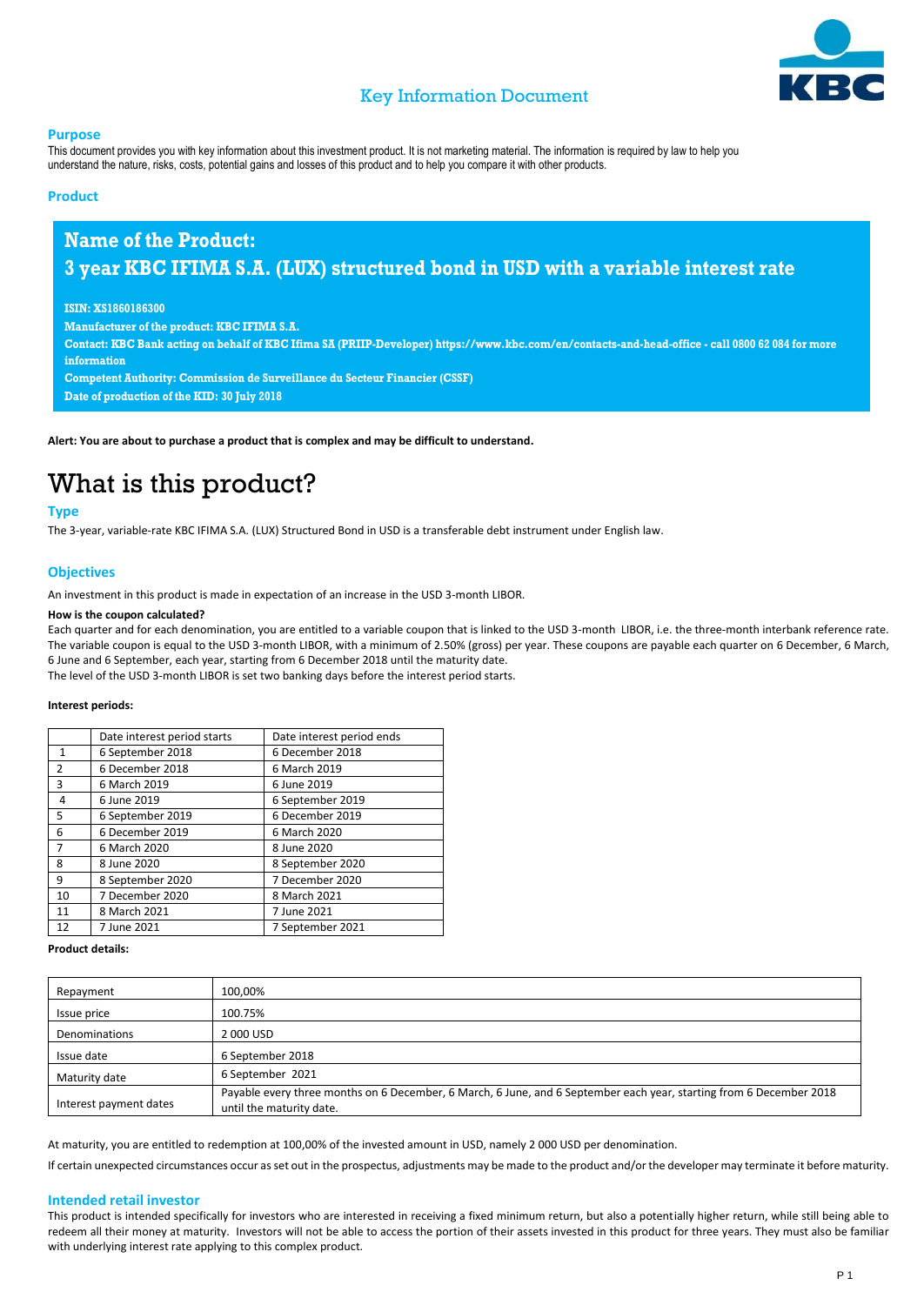### What are the risks and what could I get in return?

#### **Risk indicator**



The summary risk indicator is a guide to the level of risk of this product compared to other products. It shows how likely it is that the product will lose money because of movements in the markets or because we are not able to pay you. We have classified this product as 1 out of 7, which is 1 the lowest risk class. This rates the potential losses from future performance at a very low level, and poor market conditions are very unlikely to impact our capacity to pay you.

#### **Be aware of currency risk. You will receive payments in a different currency, so the final return you will get depend on the exchange rate between the two currencies. This risk is not considered in the indicator shown above.**

You are entitled to receive back at least 100,00% of your capital and a coupon and a coupon of at least 2.50% (gross). Any amount over this, and any additional return, depends on future market performance and is uncertain.

This protection against future performance does not apply if you sell your investment before maturity.

If we are not able to pay you what is owed, you could lose your entire investment.

#### Performance scenarios

| Investment USD 10 000<br><b>Scenarios</b> |                                     | 1 year            | 2 years           | 3 years (Maturity date<br>5 July 2021) |
|-------------------------------------------|-------------------------------------|-------------------|-------------------|----------------------------------------|
| Stress scenario                           | What you might get back after costs | <b>USD 10.287</b> | <b>USD 10.478</b> | <b>USD 10.671</b>                      |
|                                           | Average return each year            | 2,87%             | 2,39%             | 2,24%                                  |
| Unfavourable scenario                     | What you might get back after costs | <b>USD 10.458</b> | <b>USD 10.863</b> | <b>USD 11.156</b>                      |
|                                           | Average return each year            | 4,58%             | 4.32%             | 3,85%                                  |
| Moderate scenario                         | What you might get back after costs | <b>USD 10.585</b> | <b>USD 11.052</b> | USD 11.355                             |
|                                           | Average return each year            | 5,85%             | 5,5.26%           | 4,52%                                  |
| <b>Favourable scenario</b>                | What you might get back after costs | <b>USD 10.732</b> | <b>USD 11.284</b> | <b>USD 11.586</b>                      |
|                                           | Average return each year            | 7.32%             | 6.42%             | 5,29%                                  |

This table shows the money you could get back during the next three years, under different scenarios, assuming that you invest 10 000 USD.

The scenarios shown illustrate how your investment could perform. You can compare them with the scenarios of other products.

The scenarios presented are an estimate of future performance based on evidence from the past, and are not an exact indicator. What you get will vary depending on how the market performs and how long you keep the investment/product

The stress scenario shows what you might get back in extreme market circumstances, and it does not take into account the situation where we are not able to pay you.

The figures shown include all the costs of the product itself, but may not include all the costs that you pay to your adviser or distributor. The figures do not take into account your personal tax situation, which may also affect how much you get back.

This product cannot be easily cashed in. This means it is difficult to estimate how much you would get back if you cash in before maturity. You will either be unable to cash in early or you will have to pay high costs or make a large loss if you do so. The figures shown include all the costs of the product itself, but may not include all the costs that you pay to your adviser or distributor. The figures do not take into account your personal tax situation, which may also affect how much you get back.

### What happens if KBC IFIMA S.A. is unable to pay out?

The obligations of KBC IFIMA S.A. are guaranteed integrally, irrevocably and unconditionally by KBC Bank NV. Redemption and interest payments depend on the solvency of KBC IFIMA S.A. (the developer) and KBC Bank NV (the guarantor). Investors may lose some or all of their investment and the interest earned in the event of the bankruptcy, or risk of bankruptcy, of the developer or the guarantor, or in the event of a bail-in. If there is a bail-in, the regulator may decide that, should the KBC Bank Group (i.e. KBC Bank NV and its subsidiaries) go bankrupt or there is a risk of bankruptcy, the bonds could be written off in full or in part, or converted into capital instruments (i.e. shares).